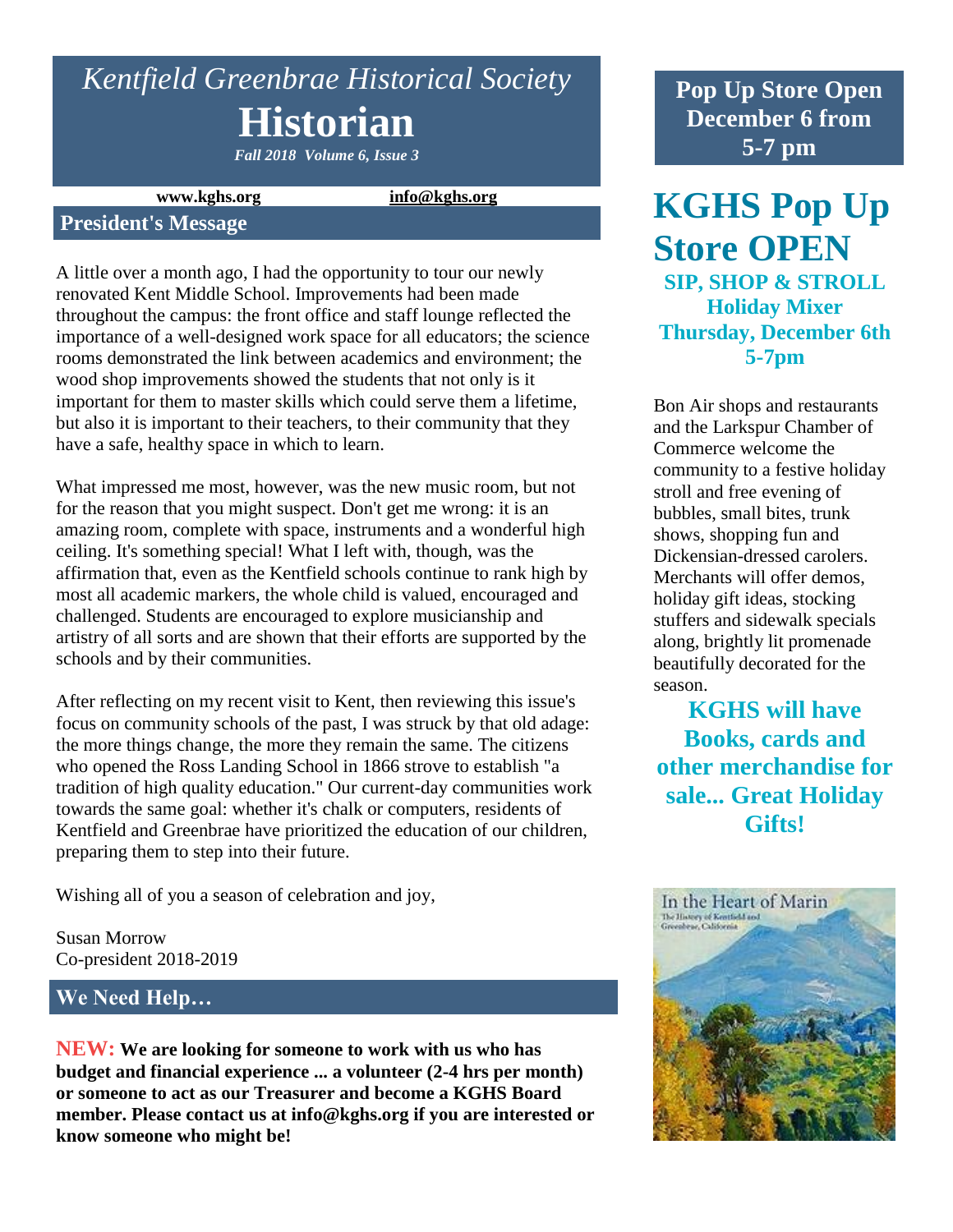## **The Schools of Kentfield and Greenbrae**

*(Excerpts from In the Heart of Marin: A History of Kentfield and Greenbrae by Dewey Livingston pages 296-378)*

A community's core is its school, and Kentfield is no exception. When the cornerstone for what would be named Adaline E Kent School was laid in 1914, the event marked the advancement of the community from a waterfront hamlet of negligible reputation to a proud American village. The lower Ross Valley advanced from an old fashioned oneroom schoolhouse to a fine and modern edifice dedicated to the best elementary education possible. Since then, Kentfield and Greenbrae schools have provided just that, and even more.

Striving for excellence has been the bylaw of schooling in the community for 150 years. The opening of rustic Ross Landing School in 1866 started a tradition of high-quality education, followed by a modern school in 1915. Incremental improvements continued including construction of two entirely new schools, and an extraordinary push starting in the 1950's and culmination in the '80s and '90s made Kentfield schools among the best in the nation. It was no accident; the support of community members, staff and leadership, not to mention the talents and hard work of the students, led Kentfield and Greenbrae's almost intense desirability as a place to raise children.

#### **Ross Landing School (pages 297-303)**

Prior to 1866, the children of Ross Landing were educated, if at all, at the crowded schoolhouse in San Rafael, no easy feat with poor roads and sparse settlements…Increasing population soon demanded a local school house… The community leaders petitioned for, and successfully created, a new Ross Landing School District… The school was, like others in the county, funded by local and state tax money and calculated on school-age population in the district. In 1874, the local tax apportionment was \$15 per child, resulting in \$735 for 49 children; the apportionment from the state fund was \$2.23 per census child, resulting in \$98.35 for school and \$10.92 for the school's library! Ross Landing School served children of Ross Valley until 1915 when AE Kent opened.



*Ross Landing School served Kentfield from 1866-1914. It was located between Stetson and Terrace Avenues on the north side of what is now Sir Francis Drake Boulevard. (KSD)*

Adaline E Kent paid special attention to the local school and offered her support in many ways…At the beginning of the fall of 1912, 73 pupils crowded Ross Landing School…The Marin County Board of Supervisors approved a name change from Ross Landing School District to Kentfield School District… After several unsuccessful bond elections, and arguments about where the school should be built, the bonds were finally approved in May of 1914 to build a school building on the "Stadium site" offered by William Kent… Kentfield held a dance at the stadium to celebrate the vote. Almost every person in Kentfield attended." *Marin IJ* May 11, 1914 would become a historic day in Kentfield and marks the start of the creation of Adaline E. Kent School.

#### **AE Kent School (pages 303-317)**

"The dedication services of the new school at Kentfield were held Tuesday (April 16) evening at eight p.m. The school is an up to date modern structure, with a red tile roof and white cemented sides. The rooms are practically open air having exceptionally large windows." *San Anselmo Herald* The school was officially named Adaline E Kent School in honor of the longtime supporter of schools and culture in Kentfield; Mrs. Kent had died only the month before. The new schoolhouse was a source of great pride to the residents, students and educators in Kentfield and would serve the families of Kentfield for almost 40 years… Designed to accommodate grades one through eight, there were only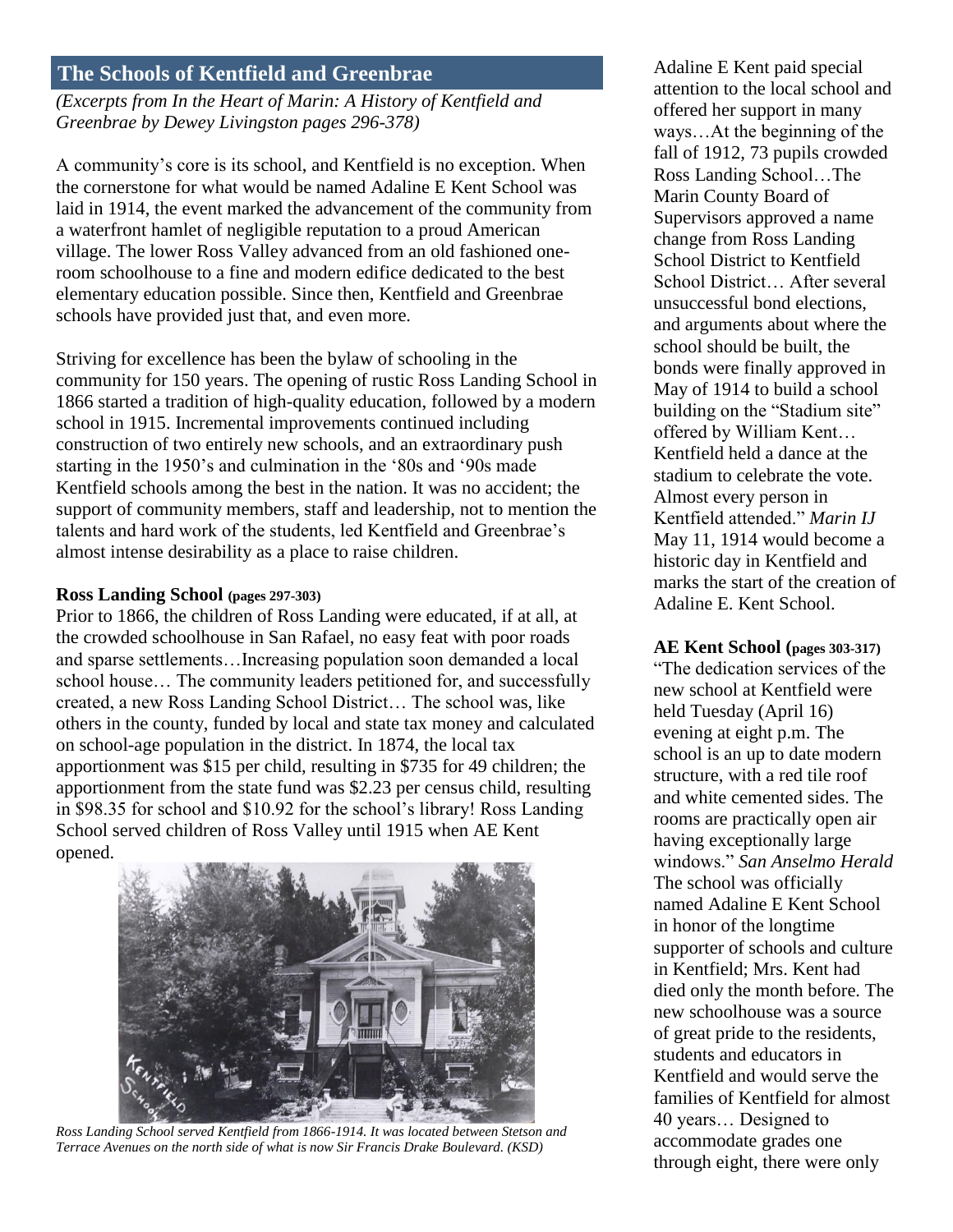four classrooms, each with a cloakroom…The school grounds, built on marshland that had been partially filled to serve the Tamalpais Centre, were graded and further filled to make way for enlarged playing fields and attractive landscaping…To the north, stood Richard Diener's bulb and seed growing grounds. In 1922 the local newspaper noted, "The Kentfield School is opposite Mr. Diener's famous gladioli farm and the children looking out of the windows can gaze upon thousands and thousands of bulbous plants in bloom." Later this property would be added to the school for additional classrooms and recreational facilities. It is where the main office, library, multipurpose room and gym are located today



*Adaline E Kent School in the 1930's ( Bob Hough col) Kent campus in the 1950's (KSD)*

**Greenbrae Elementary School (pages 317-320)**

The 1950's showed tremendous growth in population and school enrollment…The original 40-year-old Adaline E Kent School building was torn down around 1954, a victim of modern state earthquake standards. The new classrooms formed a courtyard that faced College Avenue, and, as time went on, auxiliary buildings were added. The big news of the early decade was the construction and opening of Greenbrae School, which would cater to first through fifth grades. Greenbrae developer Niels Schultz donated the pretty 7 ½ acres east of Eliseo drive for an elementary school, keeping his promise to create a well-rounded community. Classes commenced at Greenbrae in 1951, and, by the end of the 1951-1952 session, there were 151 students in grades 1-5…As soon as the school opened, talks began about adding for more classrooms.



*New Greenbrae School 1951 (KSD) Greenbrae School Park (Richard Torney Col)*

With all the good memories of school days in Greenbrae, the story has a sad ending… The 1984 enrollment had dropped from a high of about 1500 to 583, with Greenbrae dropping to under 200… Despite months of protests… the decision was to close Greenbrae and consolidate Bacich K-5 and grades 6-8 at Kent. The last classes met at Greenbrae in the spring of 1981 and then the school closed…An agreement was made to annex the site to Larkspur and sell the land for development and a 1.5-acre public park, now called the Greenbrae School Park.

#### **Wolfe Grade School, now**

**Bacich (pages 323-324; 320-333)** Even as the new Greenbrae School opened and buildings were being constructed at Kent, the exploding local population would need even more schoolrooms and teachers…It was decided that a new school should be built at a site halfway between Greenbrae and Kentfield schools. For a short time the property purchased at the foot of Wolfe Grade was pegged for a shopping center. Wolfe Grade School opened on November 16, 1959, with 175 K-5 pupils, six teachers and a principal shared with Greenbrae School.

In 1966, trustees hired Tony Bacich as superintendent of the Kentfield School District… Under Bacich the curriculum advanced to new heights…new innovations in teaching, the creation of multimedia centers and the use of computers in the classrooms, multi age programs, drug and sex education, expansion of the art and music programs… were all part of the '60s… While attending a difficult board meeting on September 2, 1972, Bacich suffered a heart attack and died within minutes…The Kentfield Board of Trustees voted to rename Wolfe Grade School as the Anthony G. Bacich School, which was so dedicated on April 23, 1973.



*Bacich School today.*